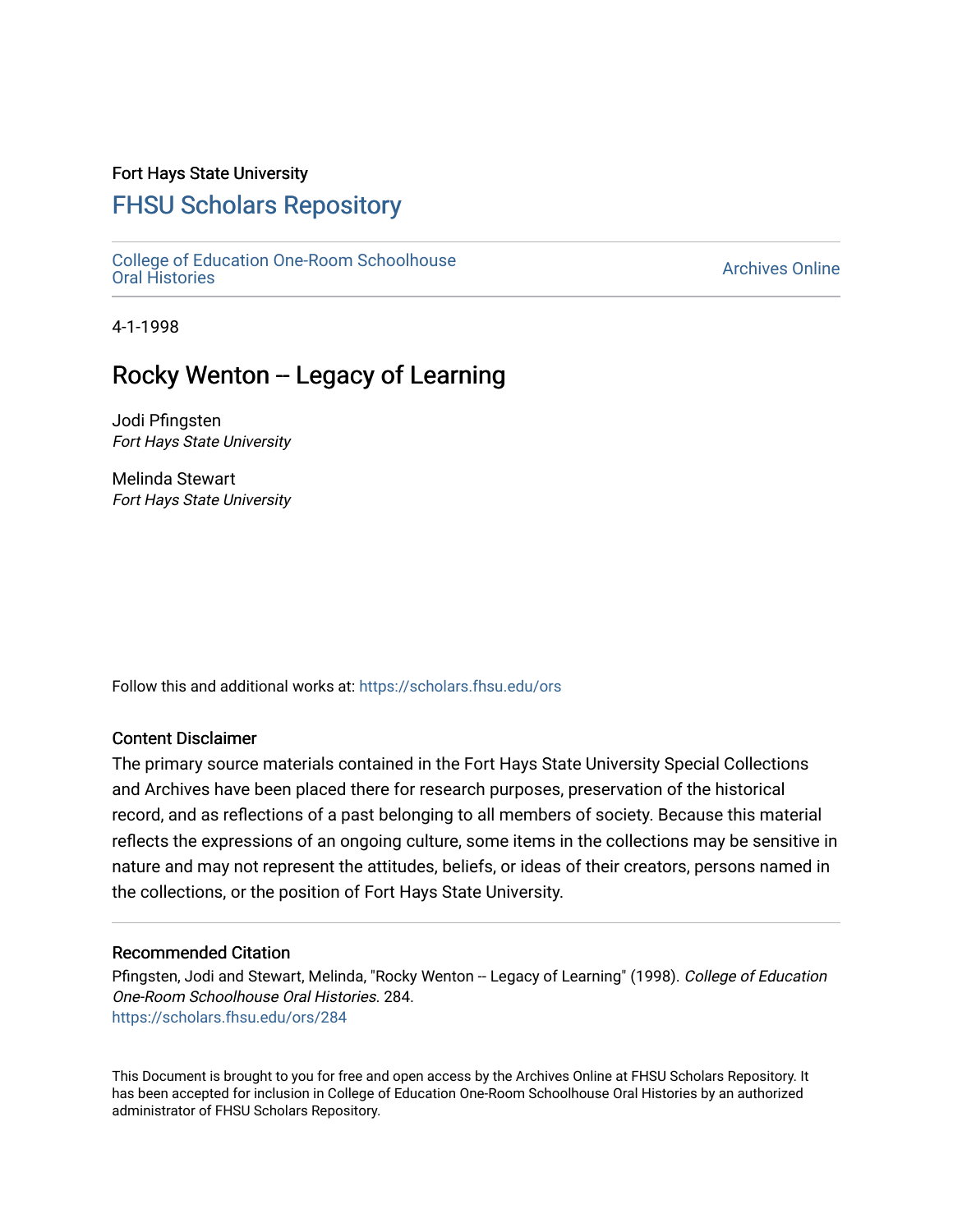FORT HAYS STATE UNIVERSITY

SPRING, 1998

JODI PFINGSTEN & MELINDA STEWART

PRESENTED BY

ROCKY WELTON-LEGACY OF LEARNING

÷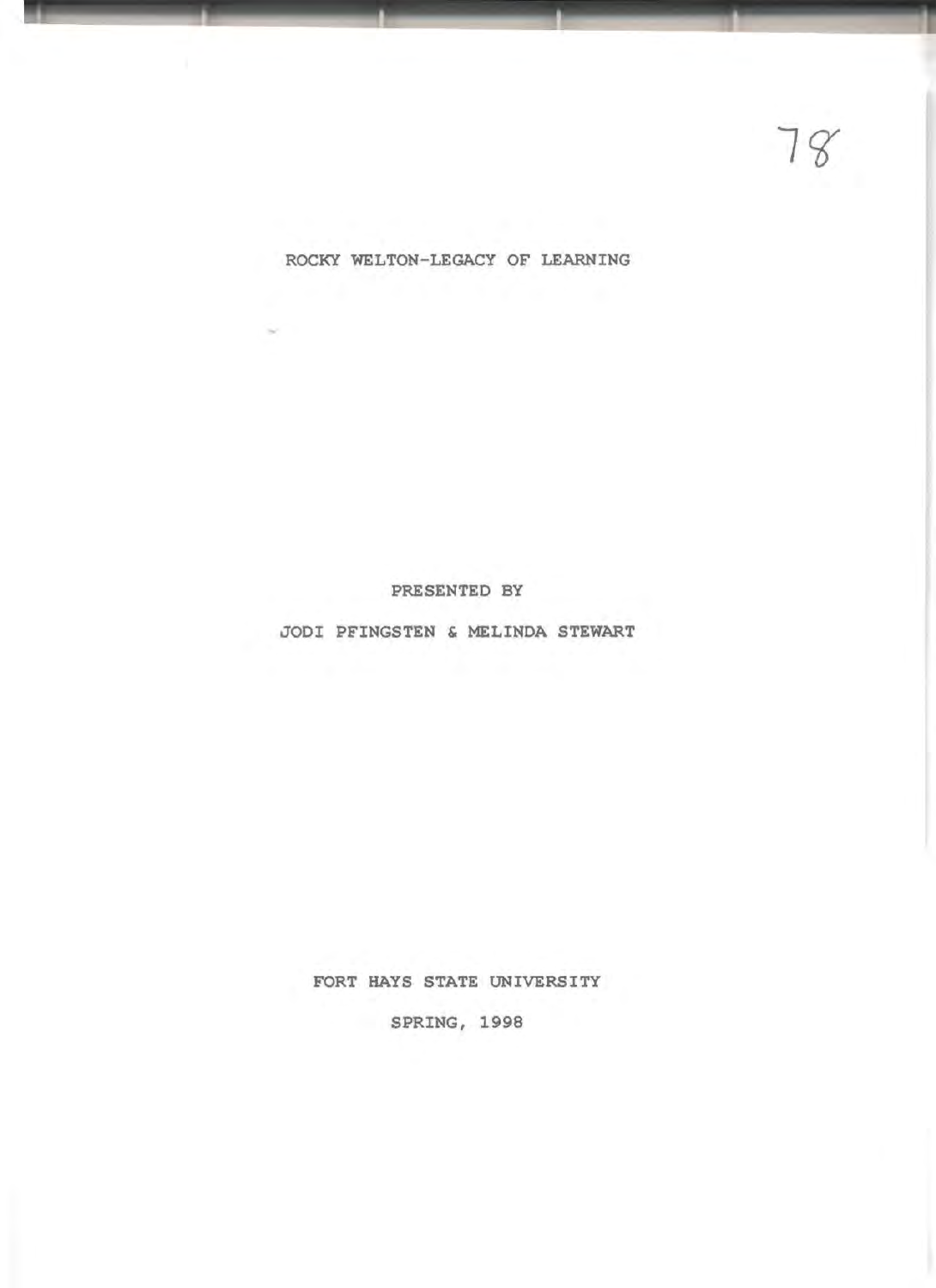### **CHAPTER** II: **INTERVIEW WITH MR. ROCKY WELTON**

The walls in his house were grandly decorated with an array of pictures, portraits, and paintings. An experienced professional decorator would have sighed with disapproval, while making a futile effort to ascertain why any educated man would place those pieces on the same wall.

Anyone who knew Rocky Welton understood the theme behind his furnishings. He was a modest man with a simple perspective. He did what he loved, he loved what he did, and he surrounded himself with reminders of both. For that reason his walls were donned with portraits of family, pictures of former students, and paintings which were created for him by students who yearned to give back to him just a little of what Rocky Welton had given to them.

Welton's journey in education began in 1959 with his first teaching and coaching job at Liberal High School in Liberal, Kansas. He left Liberal in 1963 because he wanted new experiences .

This decision lead him to Oakley, Kansas, where he remained for four years until a change in administration prompted a decision to move. Mr. Welton spent the 1967-1968 school year teaching and coaching wrestling in Clay Center, Kansas. However, the promises that were made to get him there were not kept, and he moved on to Goodland, Kansas. He had already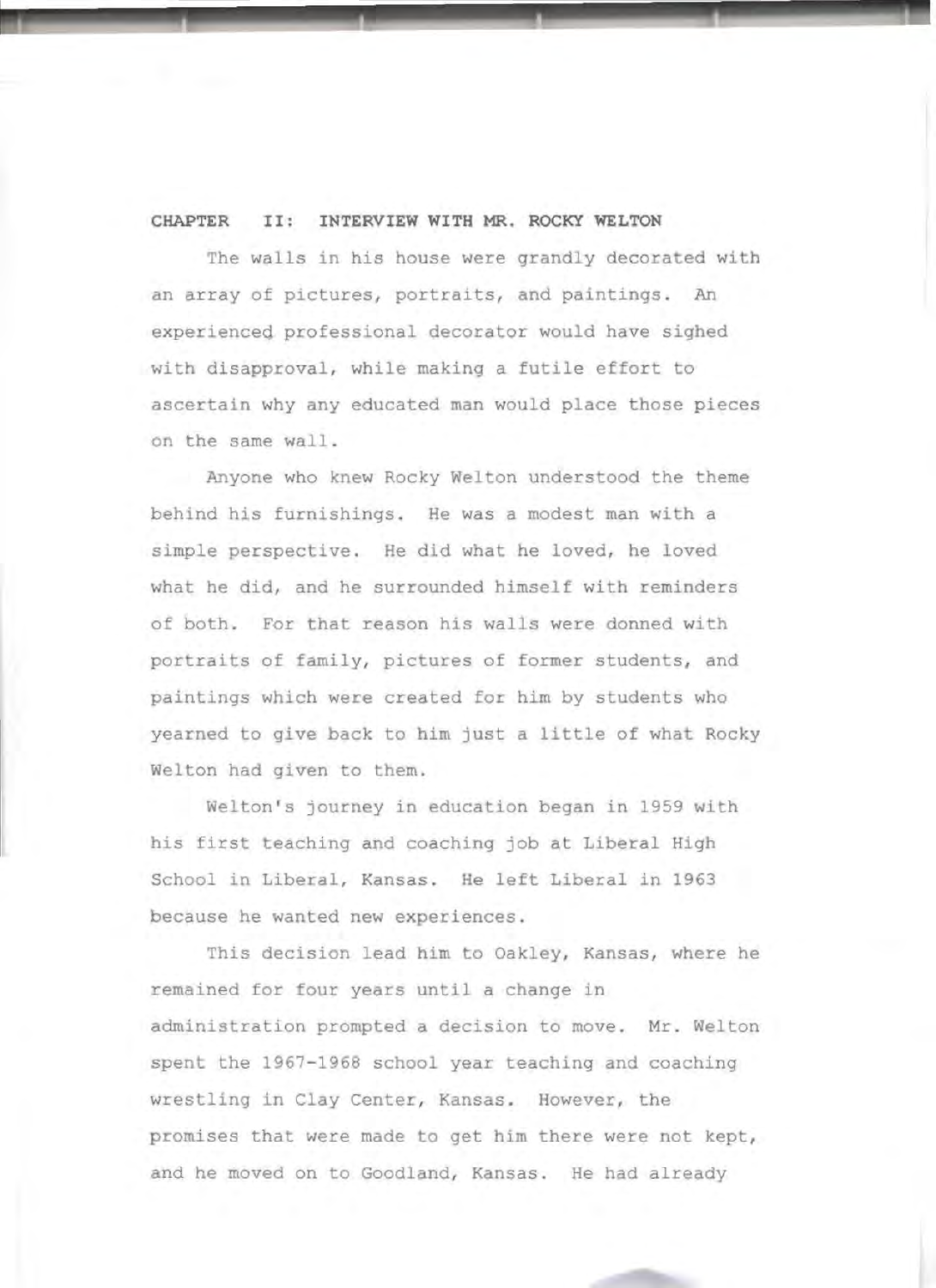established himself as a superior teacher and coach. His records were evidence of this. He established some roots in Goodland and spent fifteen years enhancing the lives of its students.

He became disenchanted with the politics of education at that point because a new administration instituted a salary freeze to which he could find no rationalization, so he resigned. Welton's resignation was accepted in June, and at that time there were no notable coaching positions available, so he sold insurance for a year. It was not surprising that he was successful in his new profession, but he was not happy.

It was at that time, 1984, when a friend inquired if he would be interested in a teaching and coaching position in Garden City. Rocky Welton accepted the position in Garden City and lead Garden City High School to five State Championships. His coaching record and style earned him several "Kansas State Coach of The Year" awards, which is why Rocky Welton was labeled a master teacher.

However, it was not his teaching assignments nor his coaching notoriety which motivated his students. Mr. Welton's beliefs, determination, and joy of teaching compelled his students to set goals, push the boundaries, and realize their potential.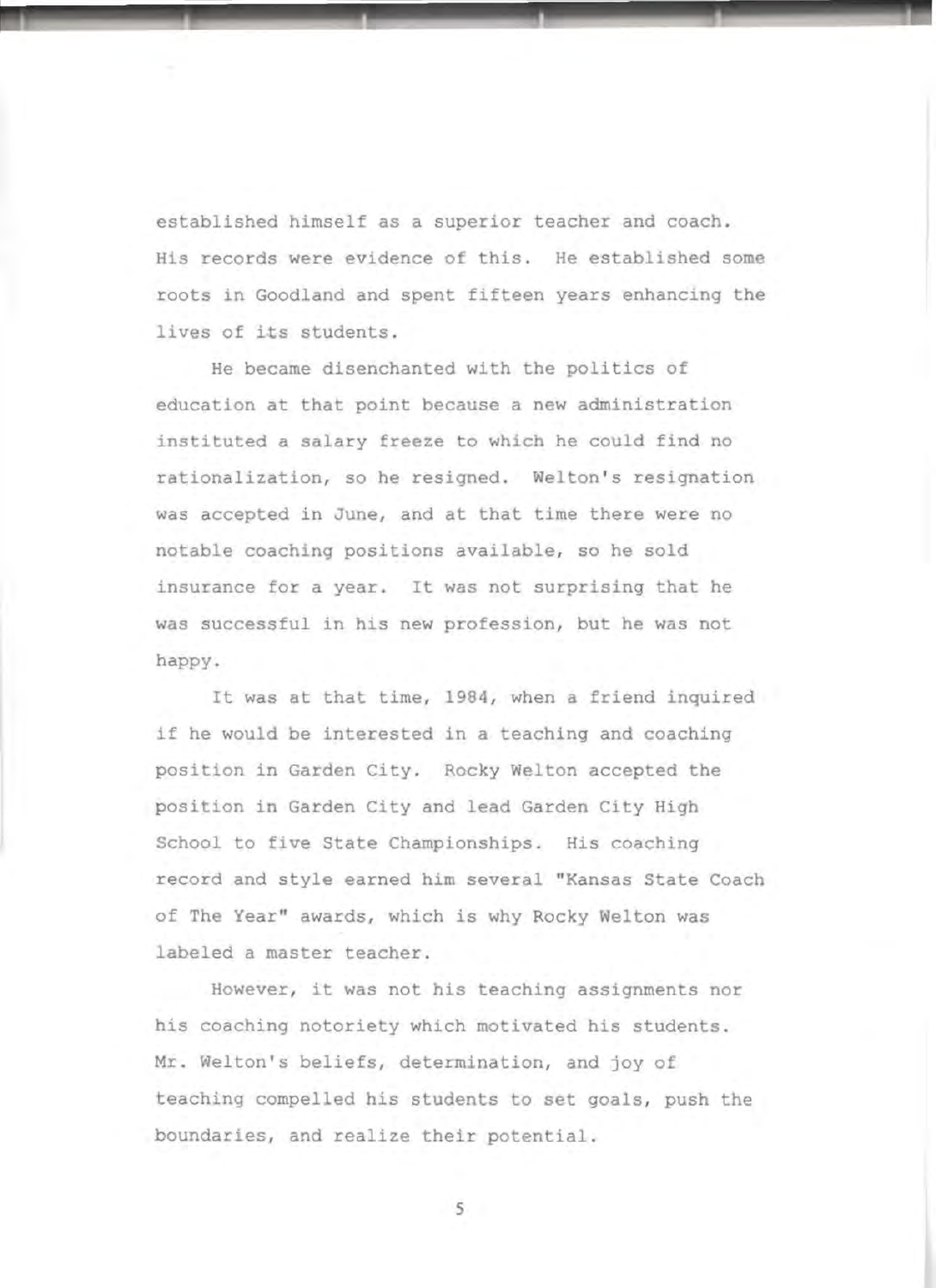A picture of a marine hung on Rocky Welton's wall which **was a** testimony to this. One day he received the picture of this marine, a former student, in the mail. It came with a note which stated, "Without wrestling I never would have graduated, and without you I never would have wrestled."

Welton loved teaching. He could not bear the inservices in August each year. Although he knew the meetings and instruction were necessary, he longed to get the kids into the classroom. During passing periods, he was posted outside his door as he was supposed to be, but not for the intended purpose of crowd control. He just liked to watch the kids go by and to talk with them.

This interaction with the students was Rocky Welton's greatest strength. He thrived on the loyalty which formed in his classrooms, and he delighted in having semester courses so he would get a new batch of kids to get to know each semester. He urged teachers to take the time to get to know their students . He believed teachers did not realize the profound impact they had on children. He understood, from experience, that teachers could affect lives without having ever known they were doing so.

While teaching in Goodland, Rocky Welton had a young man show up in his class one morning and asked if he had any work he could do for him. He sat down to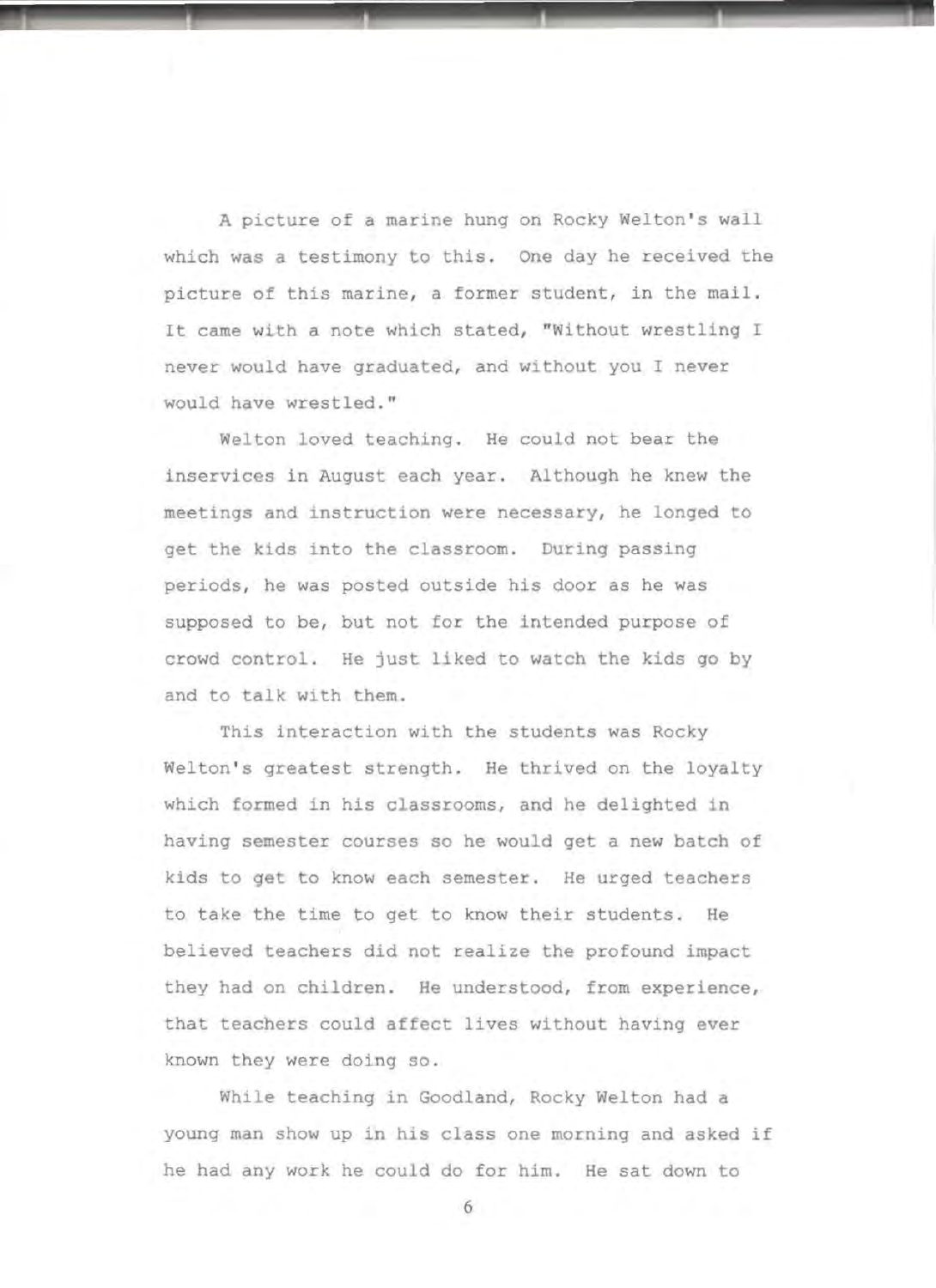work, and Welton asked him how everything was going. They had a pleasant conversation, and Mr. Welton never thought anything about it .

The same young man began to appear in the classroom every morning. They chatted. They spoke of economics, families, and the ways of the universe. One day he came in and explained that his parents were having troubles. Welton told him the story of hearing his own parents feuding at night when he was young .

Rocky Welton thought he was a nice young man. He enjoyed talking with him, and they became friends through discussion. Welton, however, did not think of it any deeper than that.

Years later, he received a letter from the young man explaining that he had become a teacher at the Youth Center in Larned, Kansas. He thanked Welton because he felt it was he who had caused him to become a teacher and to take the position in Larned because he felt he had something to offer them.

Mr. Welton treasured that letter. He felt it was the most fulfilling aspect of his career. Yet, he was saddened to realize that he had missed the highlight of his career because he thought he was merely exchanging pleasantries with a nice young man .

That is why Welton believed teachers were so important. He felt they never could really know what knobs they were turning, so they had to give a little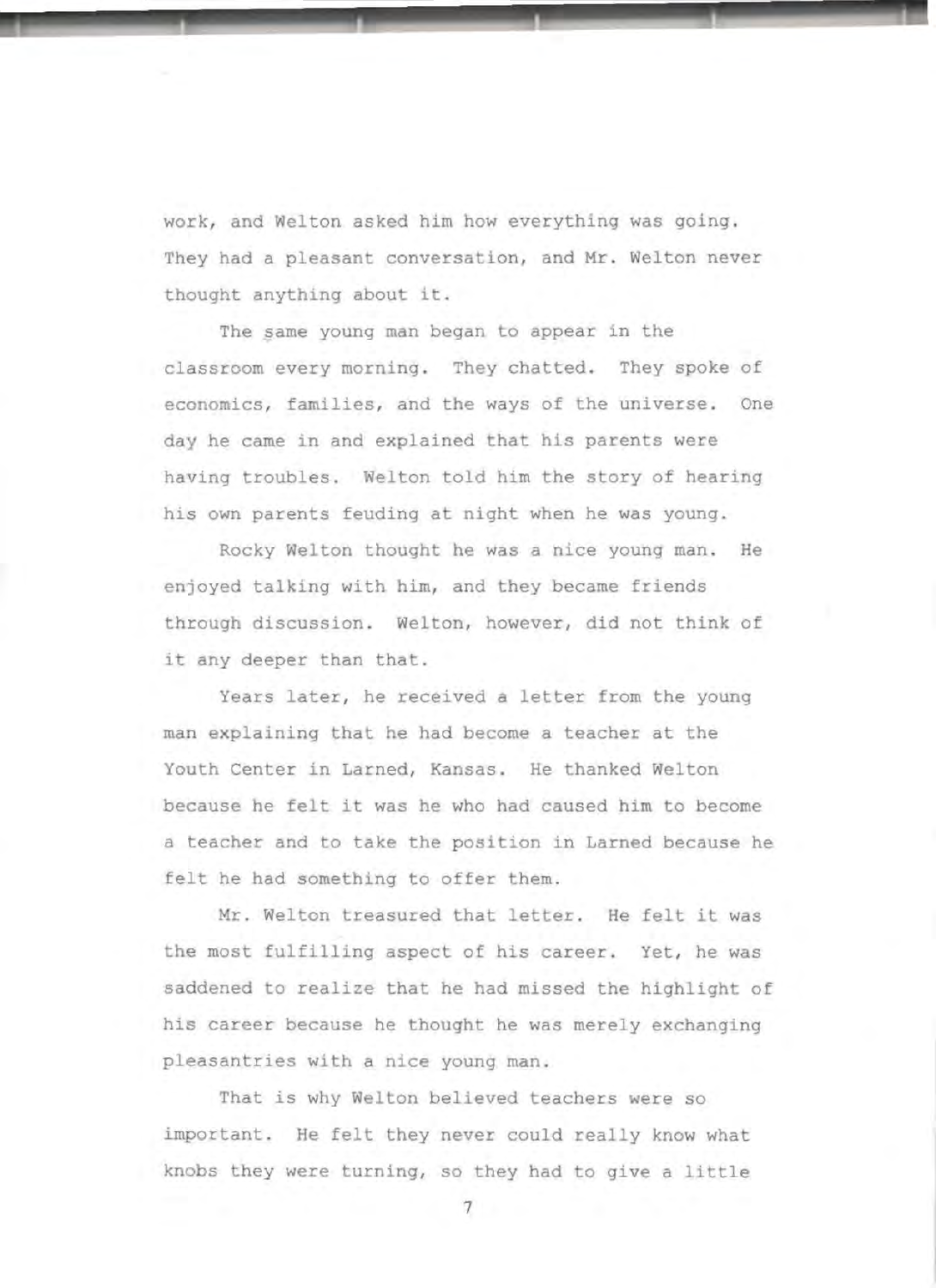attention and advice and be aware of how impressionable the young minds were .

After receiving the letter, Welton made a few changes. He tried to be more aware and make overt gestures to the children in his classes . If someone appeared to be having a bad day, he chatted with them. He made it a point to know his students' interests. That is how he got started. Sometimes, the students came back to talk. Students he had two years prior would stop to give him a hug. His interaction made a difference .

Sometimes, just knowing a child's interest was not enough. Nothing frustrated Welton more than the inability to reach a student. He could not tolerate watching a good mind waste away .

He had a student one year who was extremely bright. Welton hungered for this child to bite and take hold, but nothing he tried proved successful. He recognized the potential in this boy, and he could envision the enormity of what he could accomplish if he could get the student to work.

Finally, Welton became so angry with the young man's apathy that he walked right up to him and pronounced, "You are going to be the smartest ditch digger in the world!"

Seven years later, the Weltons were in a grocery store and that same young man rushed up to them. He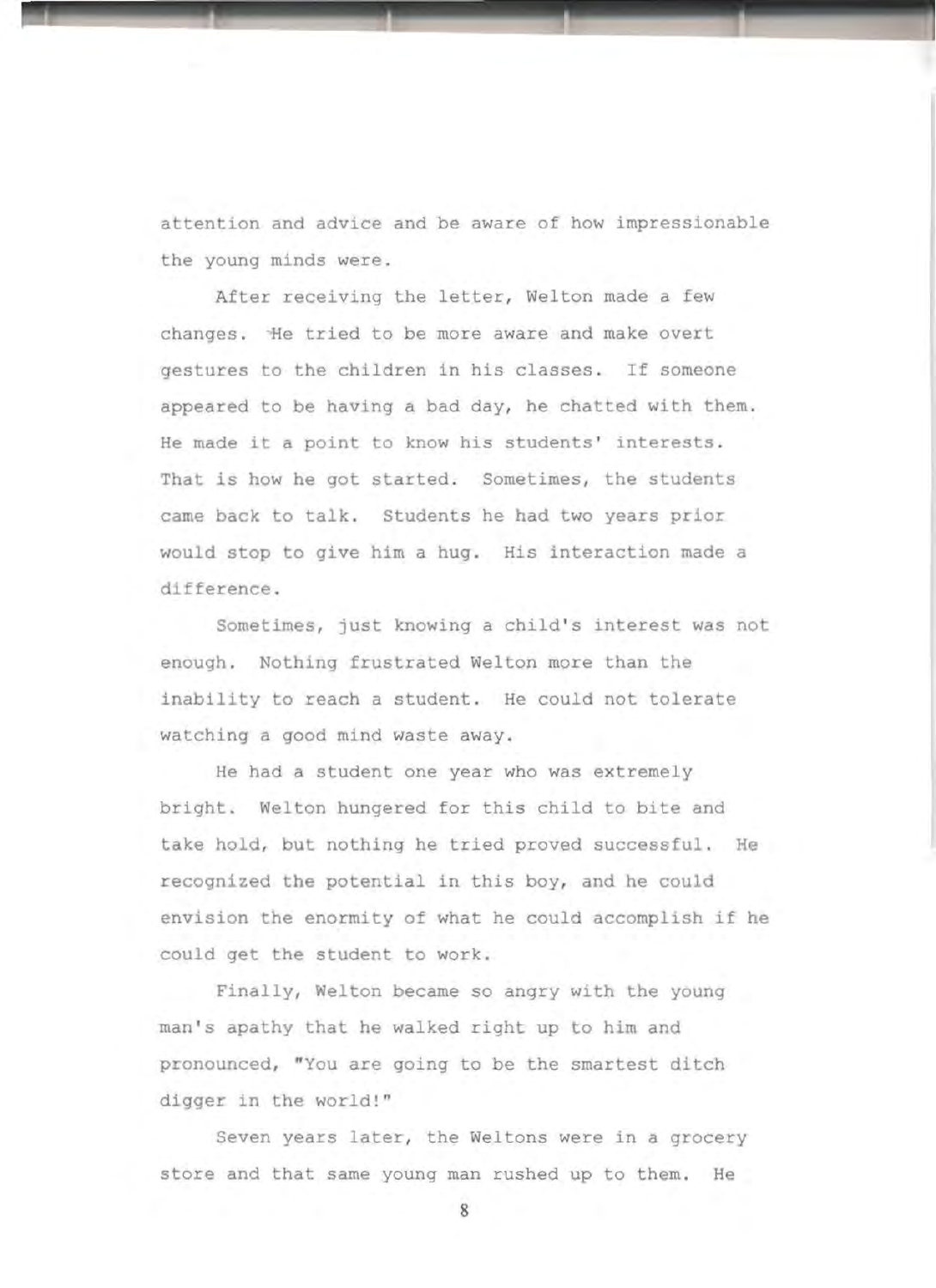searched Mr. Welton's face for recognition and inquired if he remembered him. He emphatically informed Mr . Welton that he had become a civil engineer.

The young man stormed off, and Welton watched as he told his young wife that he just put his old teacher in his place. Simultaneously, Welton was rejoicing with his wife because he knew that he had been unable to reach the boy any other way, but he had gotten him angry. That anger compelled the young man to prove himself to his teacher. What he had proven to Rocky Welton was that teaching was the most rewarding profession. Welton could only stand there with his chest puffed out thinking to himself, "I quess I do succeed sometimes."

Rocky Welton did not see himself as an intellectual. He believed in academics, but he did not over stress them. He felt his teaching style was antiquated. He lectured too much because he liked to talk. He had to fight that tendency daily. He won battles, and he lost battles. He became an advocate for block scheduling because it gave him a chance to talk and still possess classtime for other activities.

Respect was the foundation of Rocky Welton's classes. He never wanted to hear a confession of ignorance. It hurt him to call upon a student in class, only to have the student respond with, "I don't know". For this reason, he instituted the phrase, "I'm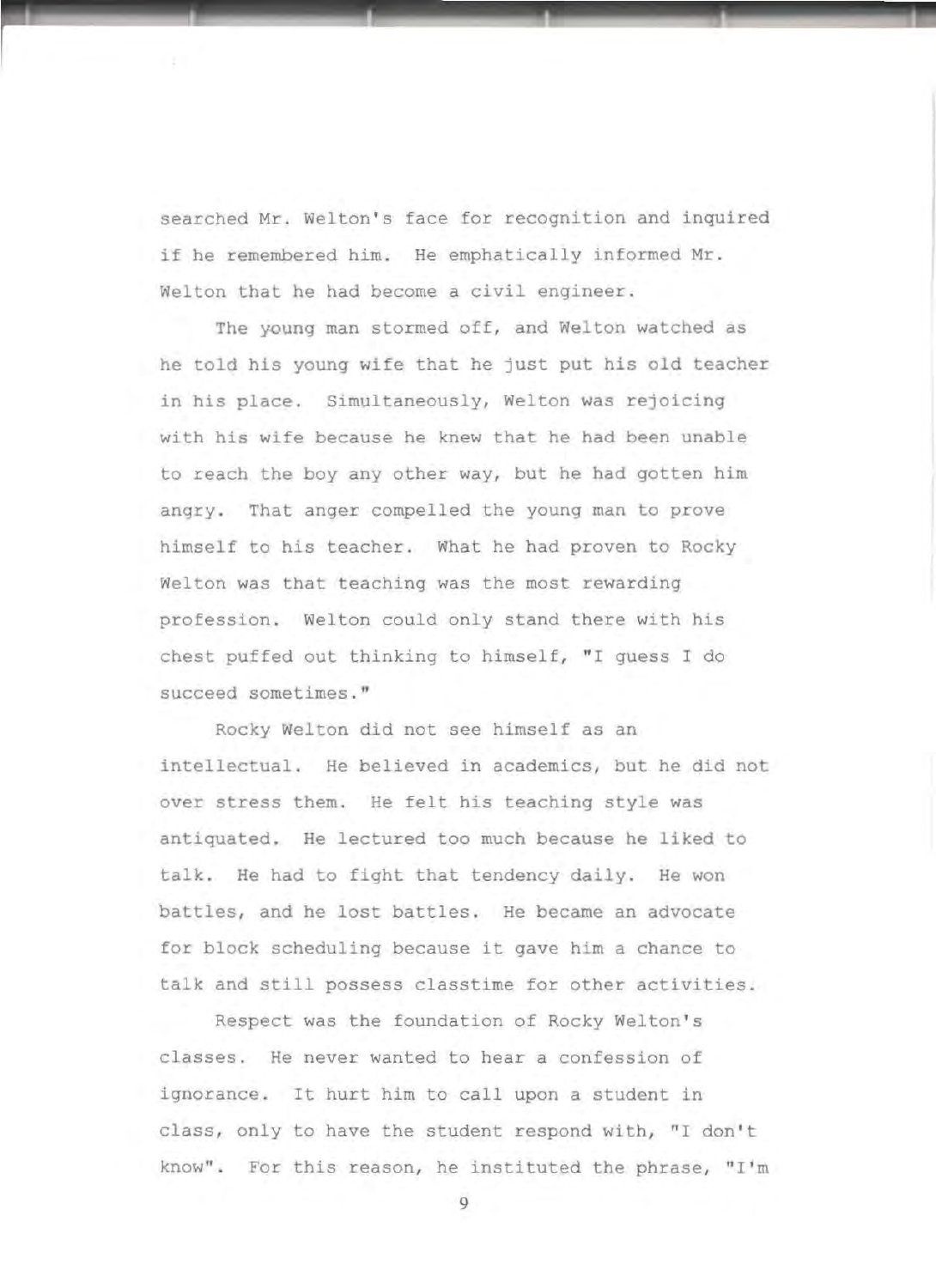on vacation ." Under this guise, students were spared any embarrassment they might have felt having not remembered an answer. Welton rationalized that everyone's mind wanders now and again. He didn't feel that he would be needed if all of the students knew everything. Afterall, he was there to teach.

The phrase "shut-up" was never uttered in Rocky Welton's presence. His students didn't use it, nor did his children or grandchildren. He felt it was disrespectful. He preferred the term, "modulate". Welton felt that classrooms should never be threatening. Knowledge was to be a comfort, something in which students could find security.

Welton treated the students with the same respect he demanded. He adhered to the belief that to teach or coach, an individual had to be a little arrogant. A teacher had to know he could do something well in order to instruct others how to do it properly. Arrogant, however, he knew was not synonymous with infallible . Rocky Welton made mistakes. He had a temper, and occasionally, he stepped out of line. If he ever thought he had offended a student, he apologized and admitted his mistake. Those actions taught more than any textbook ever could.

It was those convictions which lead to Welton's "Teacher of the Year" award presented by the Association of Hispanic Professionals in 1990 and 1997 .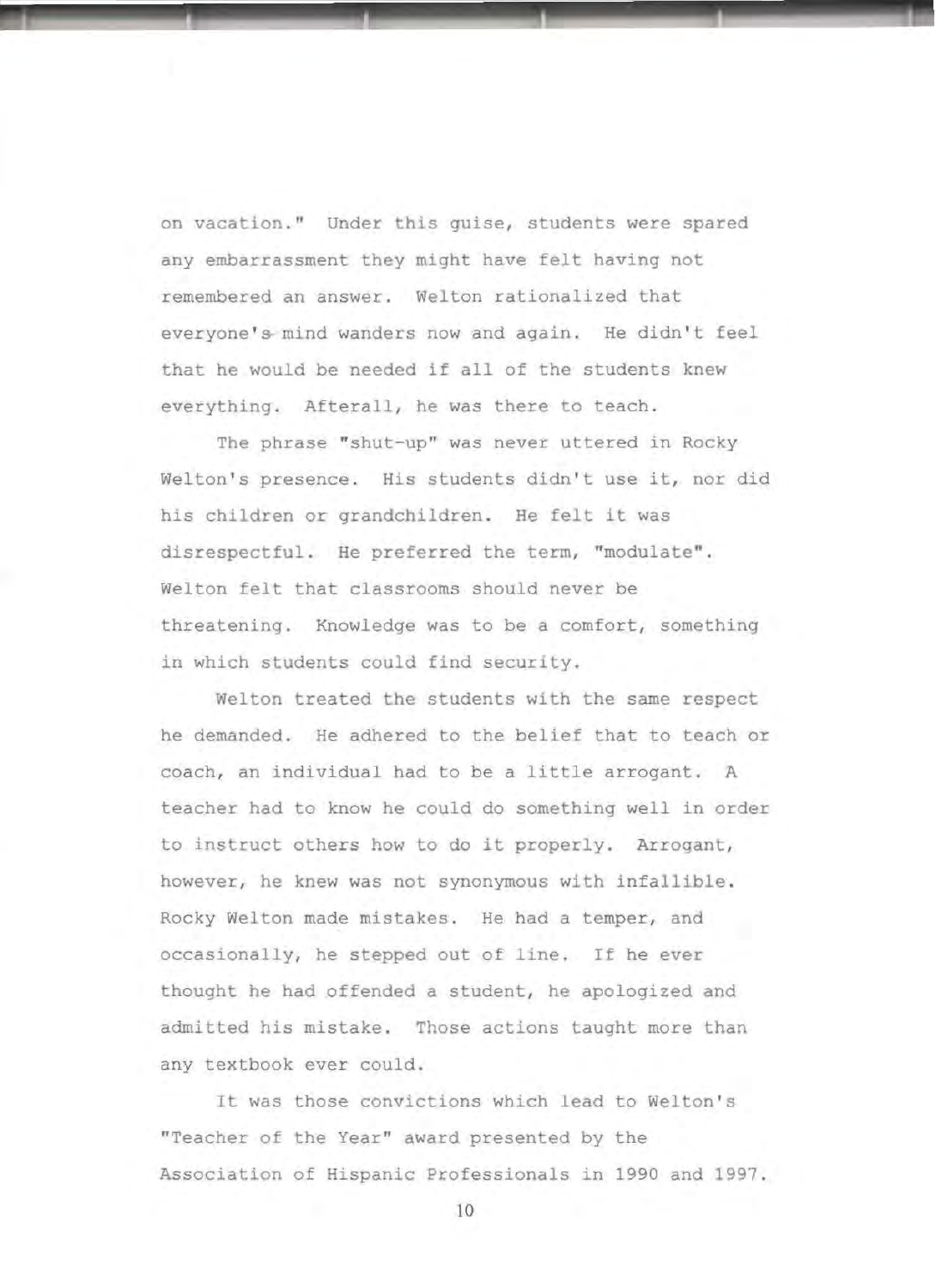The award was in recognition for his history of benefiting the Hispanic children of the community .

Welton did not believe that he educated Hispanic children any differently than any other students. He felt the award more accurately reflected his philosophy that every child deserved equal opportunity.

.\_\_\_\_.\_\_\_\_\_\_.\_\_\_\_\_\_.\_\_\_\_\_ J -

Rocky Welton's teaching expertise and philosophy extended from the classroom to the wrestling mat. He had success in coaching wrestling in every school regardless of the school's size classification. The success was not derived from an endless supply of wrestling talent. It emerged from thoughtful, constructive molding from Welton .

In the midst of a wrestling tournament, spectators could scan the gymnasium and witness an array of coaching styles. The rigid and hostile voices of various coaches could be heard above the roar of the crowd . This characteristic was absent from the mat where Welton's charges were competing.

Rocky Welton was a competitor, and he loved to win, but his wrestlers always took precedence. He would instruct from the side, but if a wrestler lost a match, even one he knew he should have won, Welton was encouraging .

He realized that, as a coach, there were many things he could teach, aside from wrestling. He taught his wrestlers lifeskills. He wanted them to know how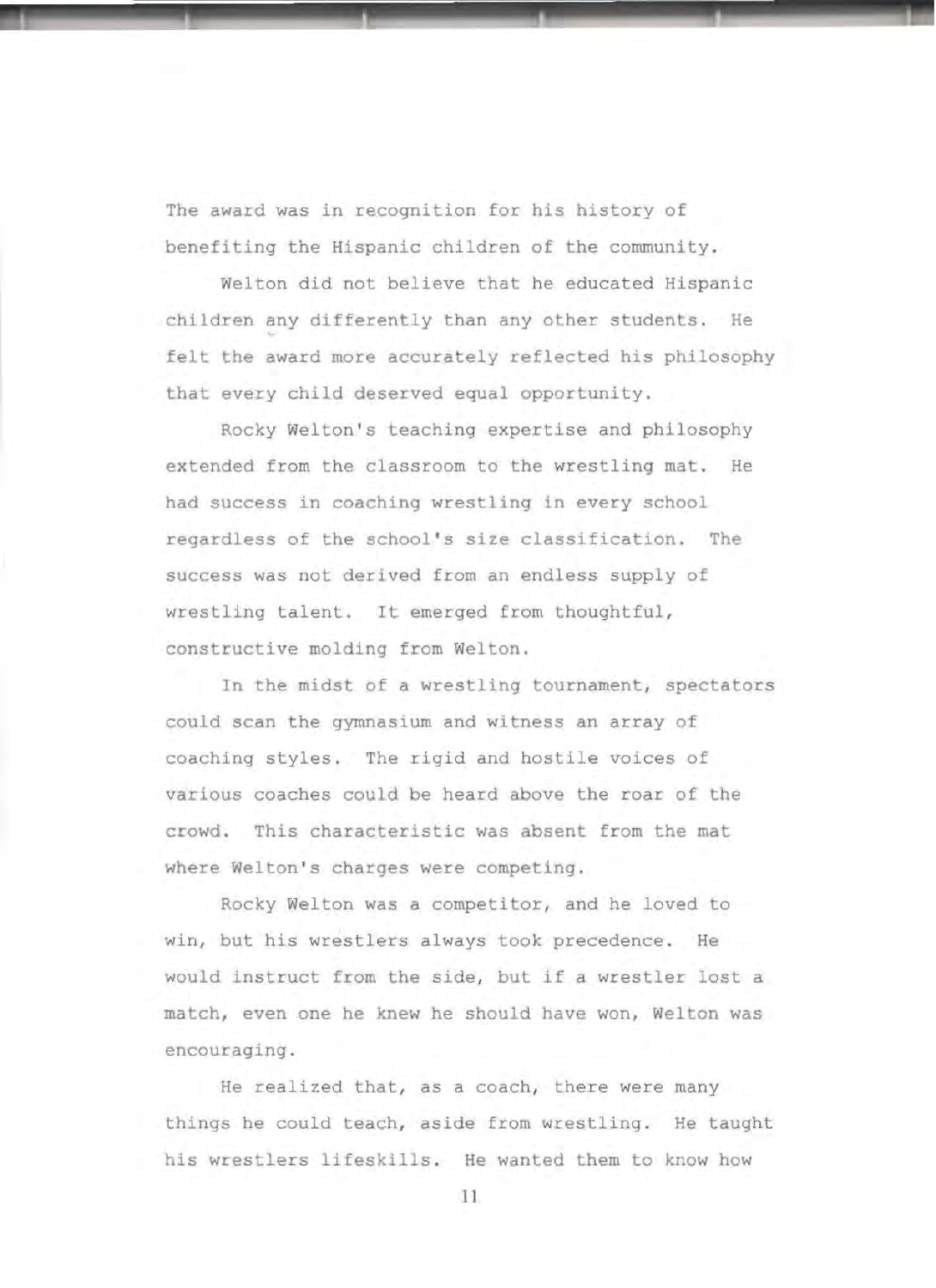to behave. He knew anyone could behave when he won, but Rocky was determined to teach them how to accept defeat with dignity and grace.

Team work was the essence of Rocky Welton's wrestling program. He had no tolerance for selfishness, disrespect, or irresponsibility. He modeled acceptance, gratitude, humility, cooperation, and honesty. He instilled these values in his wrestlers. He prepared them to succeed in society.

Mr. Welton had an incident which occured when two of his wrestlers were wrestling each other. The assistant coach, who was refereeing the match, became distracted and had apparently made a bad call. The boy who won had not been expected to.

Later, the assistant coach was visiting with Mr . Welton about the call. He did not believe that he had erred, but he admitted it was possible. At that moment, the boy who had won the match knocked at the door and requested another match. Welton reminded the boy that he had just won the match. The boy replied that he had been awarded the extra points when he was out of bounds and, therefore, it would only be fair to have a re-match.

Welton was proud. He was grateful he had the opportunity to work with kids who were honorable. He was not only working with students like that, he was creating them. The honorable actions of that young man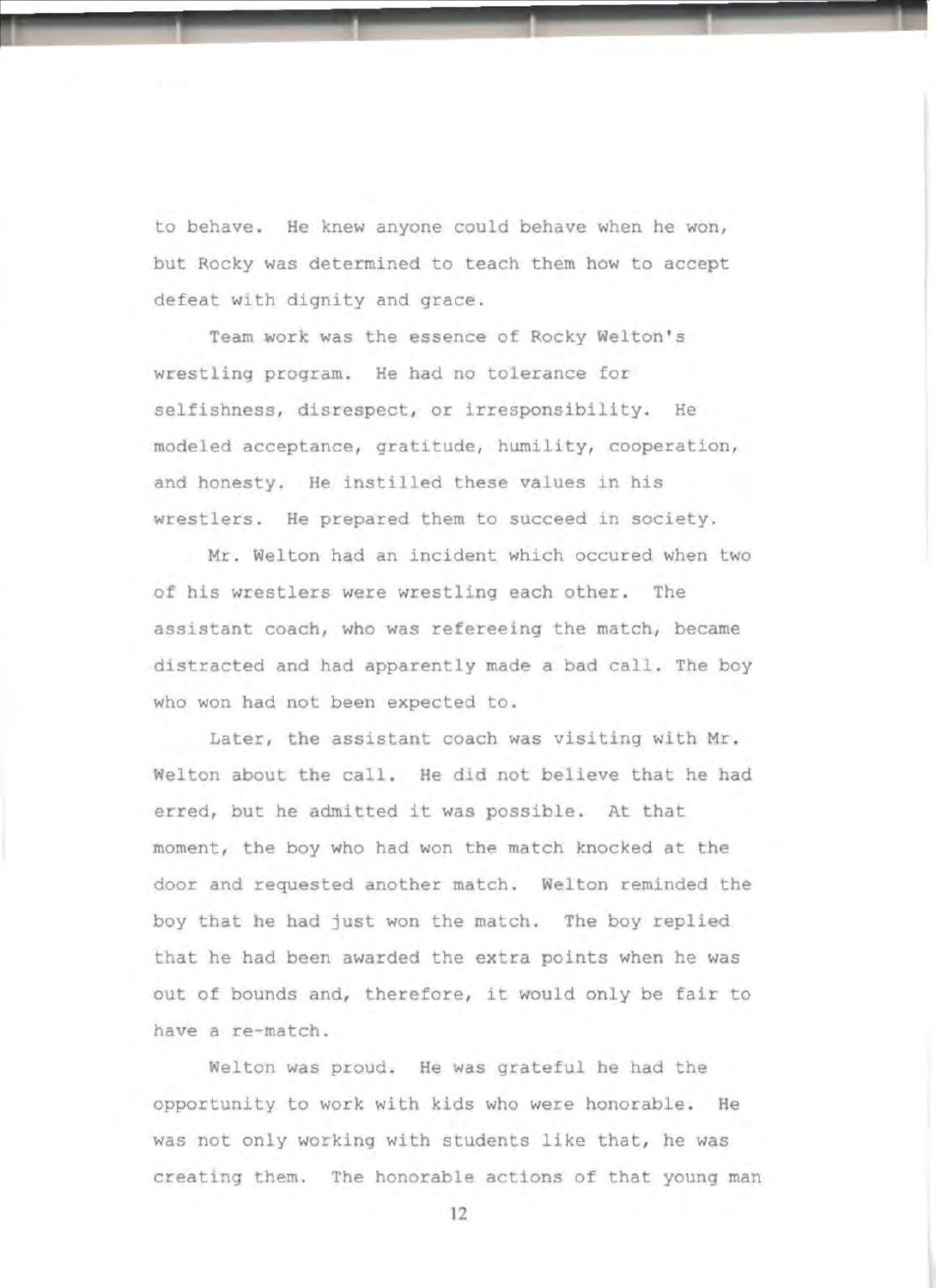did not guarantee that he would ever make a great fortune, but it did guarantee that he would become a great man. Rocky Welton deserved a portion of the credit for success stories like that .

Rocky Welton never stopped learning. He believed we could all benefit from the strengths of others. He once had a fellow teacher supervise his class for thirty minutes while he had to be away. When Welton returned to class, the students were mesmerized. That teacher had drawn out kids that he had not yet sparked . Some educators would have been intimidated by this, but Welton was intrigued. He learned a few things, as well. That only made him a better teacher.

Rocky Welton had postulated that teaching was a noble profession to which individuals are called. He adhered to the belief that he had been chosen. He could not comprehend that a teacher taught because that was his job. Rocky Welton taught because that was his passion .

Everytime a child failed, he failed. He could recollect times when he lead them to the water, pushed their heads under, but they still refused to drink. Those images haunted Welton. In his mind, any teacher who had a child fail, and did not feel a sense of personal failure, was in the wrong profession.

Following his 1998 State Championship, Rocky Welton flirted with the idea of retiring from coaching.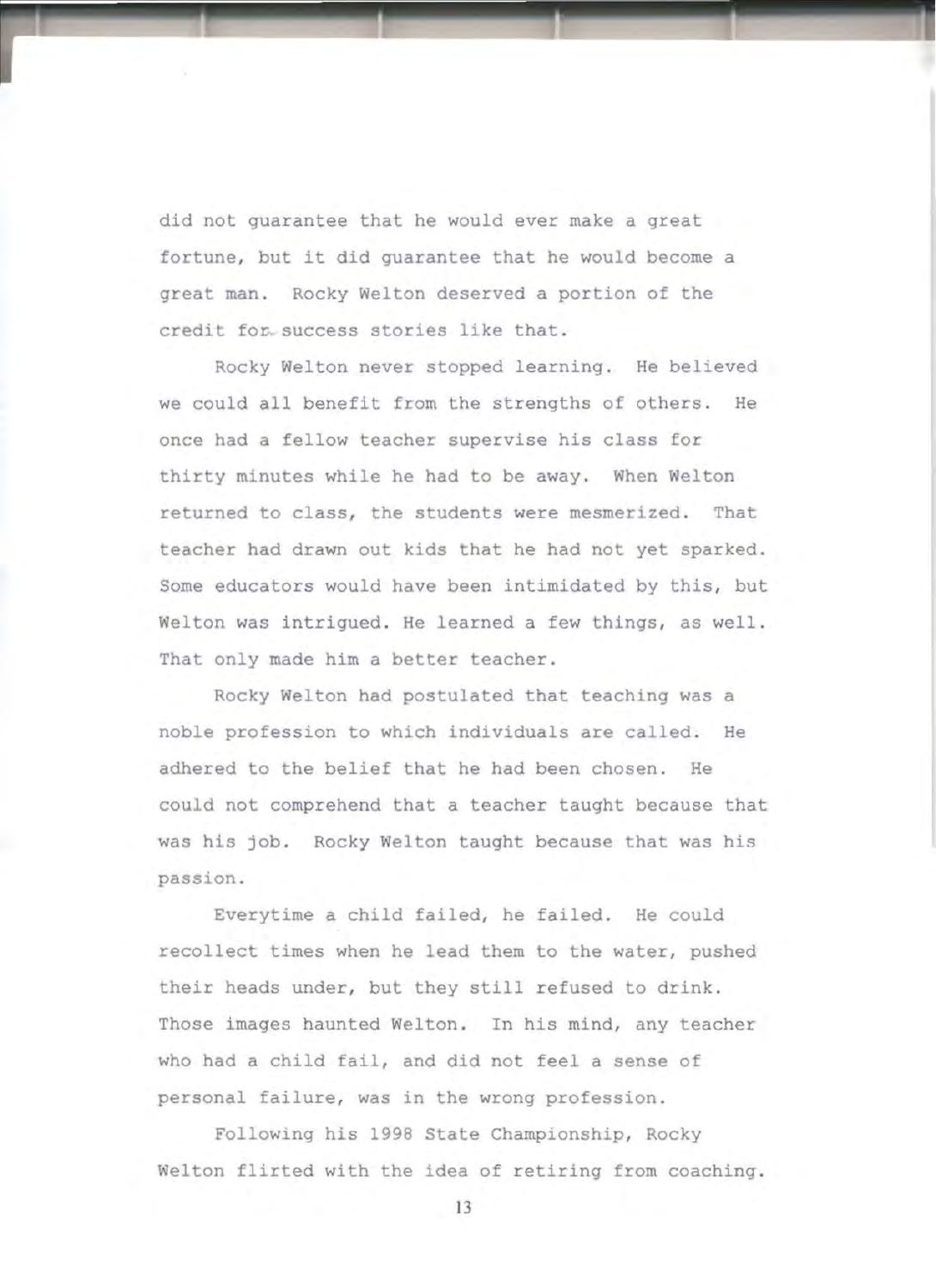His wife had been concerned with the toll coaching was taking on him. Welton needed to retire, but just didn't want to.

.\_\_\_......\_\_..,\_\_\_\_..\_\_\_\_\_\_\_\_\_,. \_ ...

His assistant coach of fifteen years did not want the coaching position. Welton needed to be sure that the program was going to rest in good hands.

Regrettably, he wrote his letter of resignation, thanked a number of people for having allowed him to continue for fifteen years, and acknowledged all of his supporters. He reread and reworked his letter many times, seeking perfection. As he began the long walk to deliver the letter, he envisioned himself not coaching. He recalled the year he sold insurance, and he could feel the anguish he had experienced by not being a coach.

He called his wife because he had cold feet. She supported him by saying he needed to do what his heart commanded. However, she did inform him that if he were to continue coaching, he was going on a diet.

He decided to get into better shape for the next season. Rocky Welton taught because it was fun, and he coached because it was fun. He was determined that they would probably have to shoot him before he quit.

Welton had no regrets about his career. He thought if he could change anything he would have started out a little less sure of himself. He seemed to know it all when he started at age twenty-two, yet